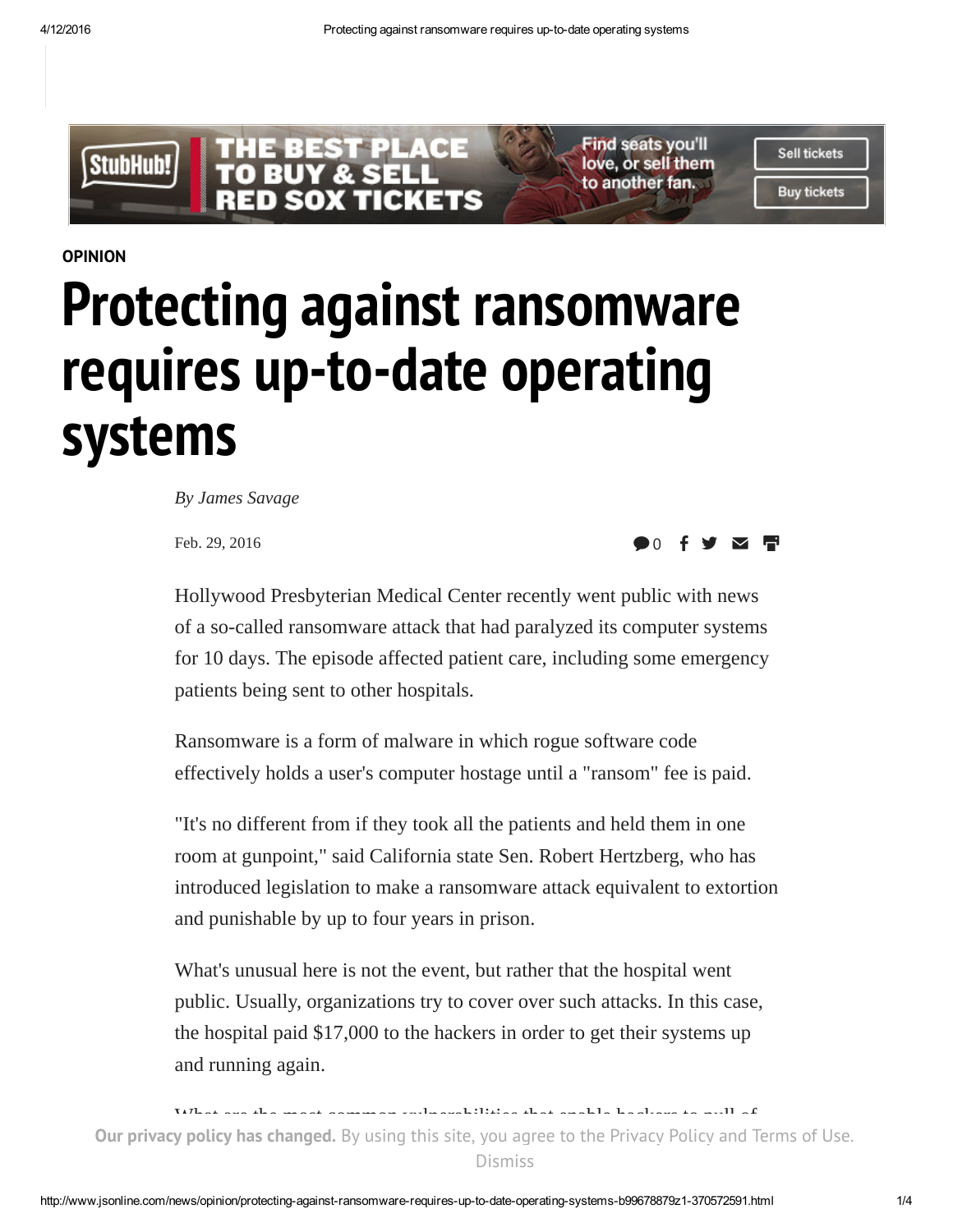nursing homes and clinics protect their systems — and patients?

A little-recognized fact of information technology security is the significant role that operating system software plays in keeping attackers at bay. Modern operating systems incorporate sophisticated identity and access management (IAM) technologies that — when properly implemented — greatly reduce the threat of unwanted access.

Without modern IAM tools in place at the operating system level, organizations must cobble together access restrictions for each individual software application. That approach almost universally leaves security holes. If you were to ask a skilled information technology consultant how long it would take him or her to break into a computer system running an outdated operating system and create a new, unauthorized network administrator account, you'd probably hear "less than a week."

Unfortunately, this is the normal state of affairs. Health care organizations in particular have had to focus heavily on patient records and updated coding, often at the expense of the basic "blocking and tackling" needed for effective technology management. They are not alone. The dirty little secret in the information technology world: Organizations leave themselves open to threats — and potentially to extreme peril, as in the case of Hollywood Presbyterian — by delaying updates to their operating systems.

It's odd that such a basic need is so often ignored, but not especially surprising. Since the dot.com crash in the early 2000s, there's been a general malaise among IT departments concerning their perception of the significance of operating system maintenance. We estimate that a typical organization is two to three major operating system iterations behind.

One reason for this is reluctance to upgrade from a system with familiar features and interfaces. Another reason is software used in the organization's various lines of business may be incompatible with modern operating systems. IT managers often lament they can't envision updating an operating system for as many as five years from present because it's so difficult to update or replace old, legacy applications.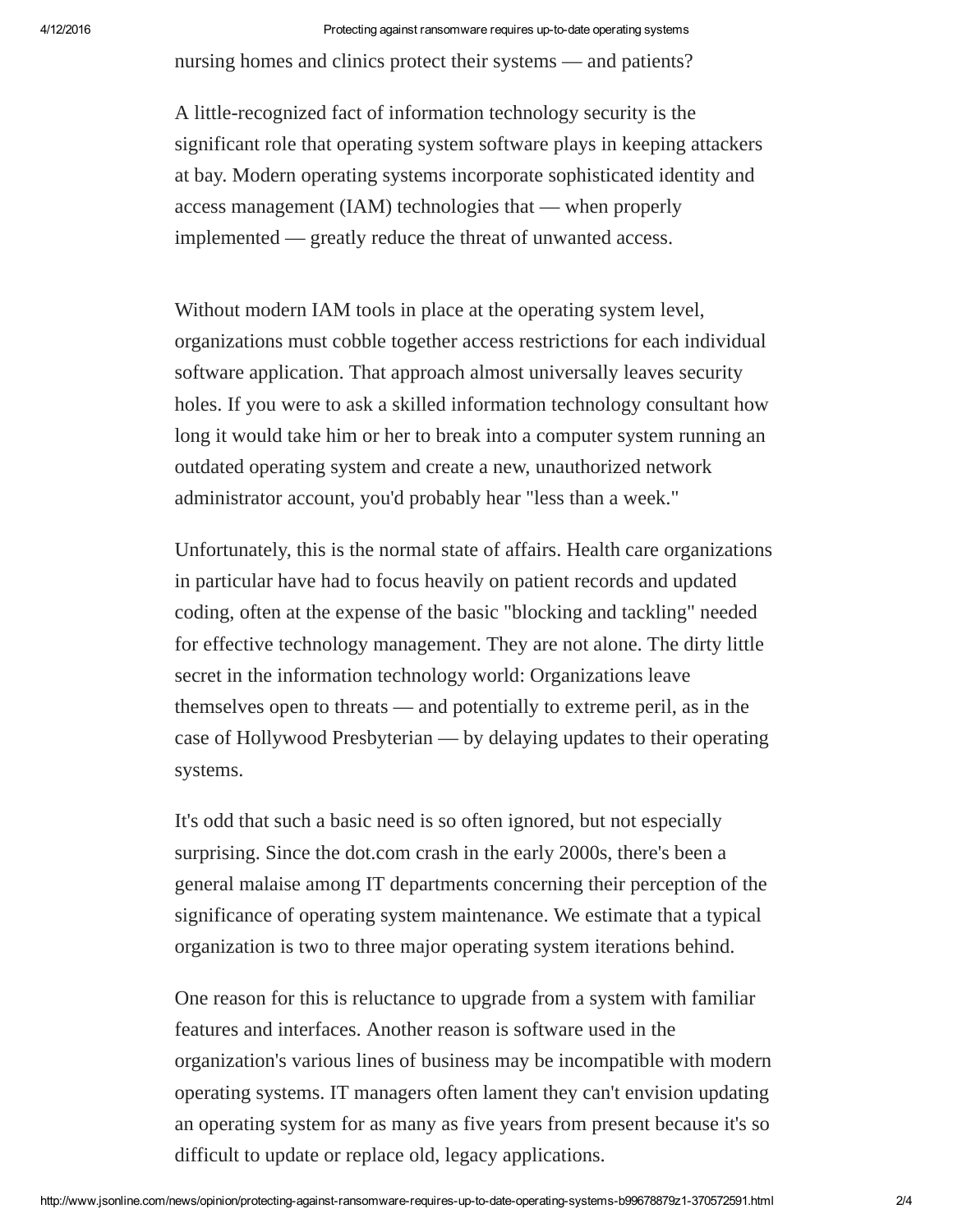But in health care, especially, there is almost nothing more important than security. Recent news reports indicate that a person's credit card record might be worth about \$20 on the black market, whereas his or her health record is worth \$60. Security matters to patients during episodes of care as well as away from the hospital if records are compromised.

Events at Hollywood Presbyterian should serve as a wake-up call to business leaders to heed their IT departments' calls to ensure system software and configurations stay up to date. While it's also essential to train staff to recognize abnormal activity and threats, the single greatest impact on an organization's security is an ongoing commitment to keep operating systems current and properly configured.

James Savage is founder and president of Brookfield-based Concurrency, Inc.